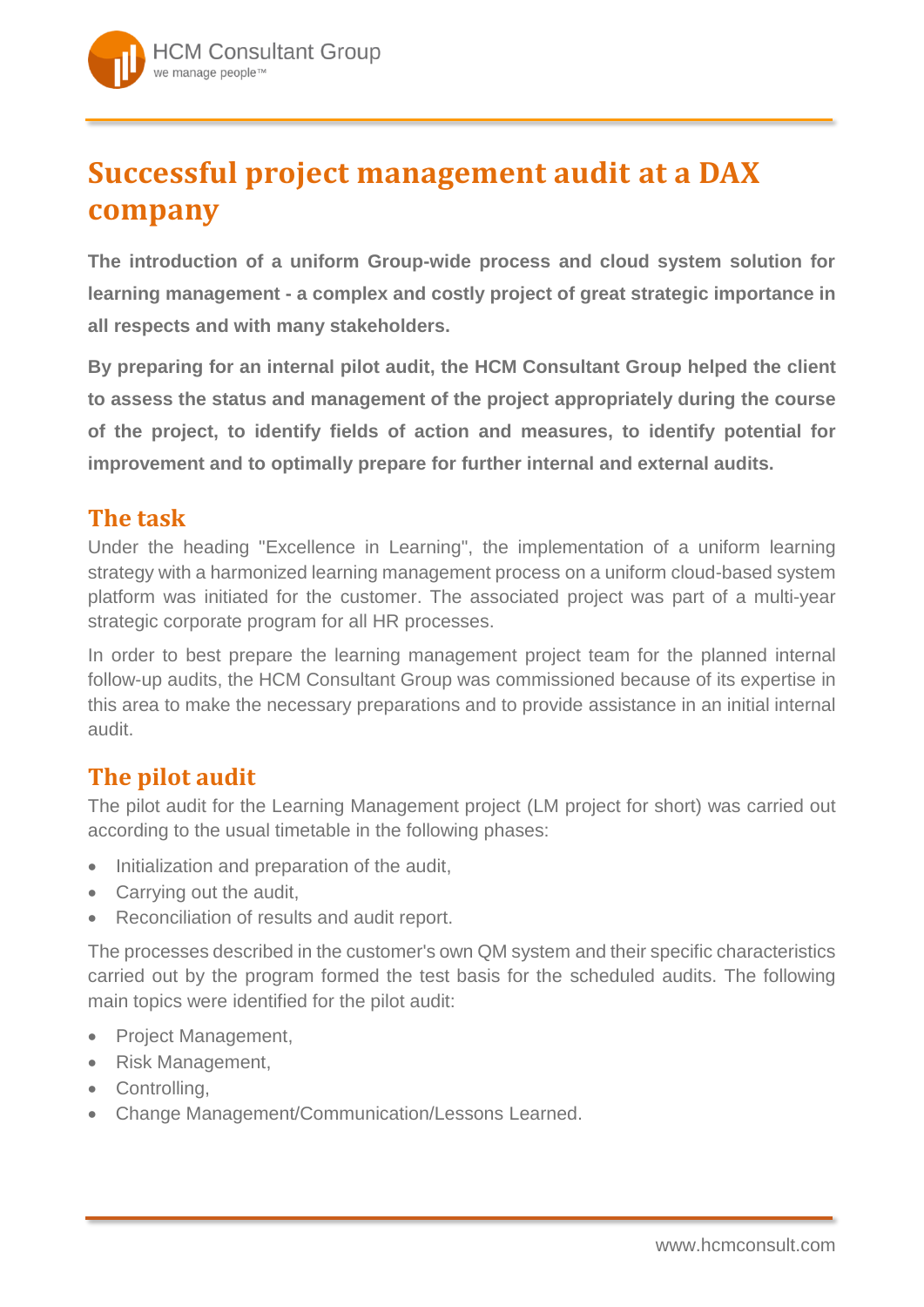

All participants rated the pilot audit for the LM project as successful. The summary of the audit report highlights:

- The project is impressively structured and follows the project instructions of the program,
- The auditors received a very good impression of the project management,
- The implementation of the programme rules is adequate and efficient.

In addition, the Decision Log used in the LM project attracted positive attention and was recommended as a template for use in other projects.

Following the express wish of the client, not only formalities were checked, but also possible improvement potential for the LM project itself was identified and discussed in the sense of a consulting audit, and appropriate measures were derived and documented.

In conclusion, the auditor confirmed that the audit was conducted in a very positive and constructive atmosphere, that the persons examined were well prepared, that all desired information could be provided immediately and that communication was characterised by cooperation, transparency and openness.

# **How HCM supported the customer during the pilot audit**

The HCM Consultant Group GmbH supported the customer from the beginning of the pilot audit and was able to contribute significantly to its success due to its relevant experience. The following consulting services were provided for the customer, among others:

#### **Initialization and preparation of the audit**

- Description of the scope, objective and approach of the LM project,
- Presentation of the expectations of the contracting division and the auditors,
- Creation of a common understanding between all parties involved,
- Request documentation for the main topics identified.
- Coordination of appointments with contact persons.

#### **Carrying out the audit**

- Structuring and inspection of the documents provided,
- Conducting interviews with project management and project management team,
- Clarification of questions and presentation of the "red thread",
- Presentation of the documents to the auditors.

#### **Result reconciliation and audit report**

- Verification of the results with the LM project,
- Discussion of the auditor's report,
- Coordination and communication of measures.